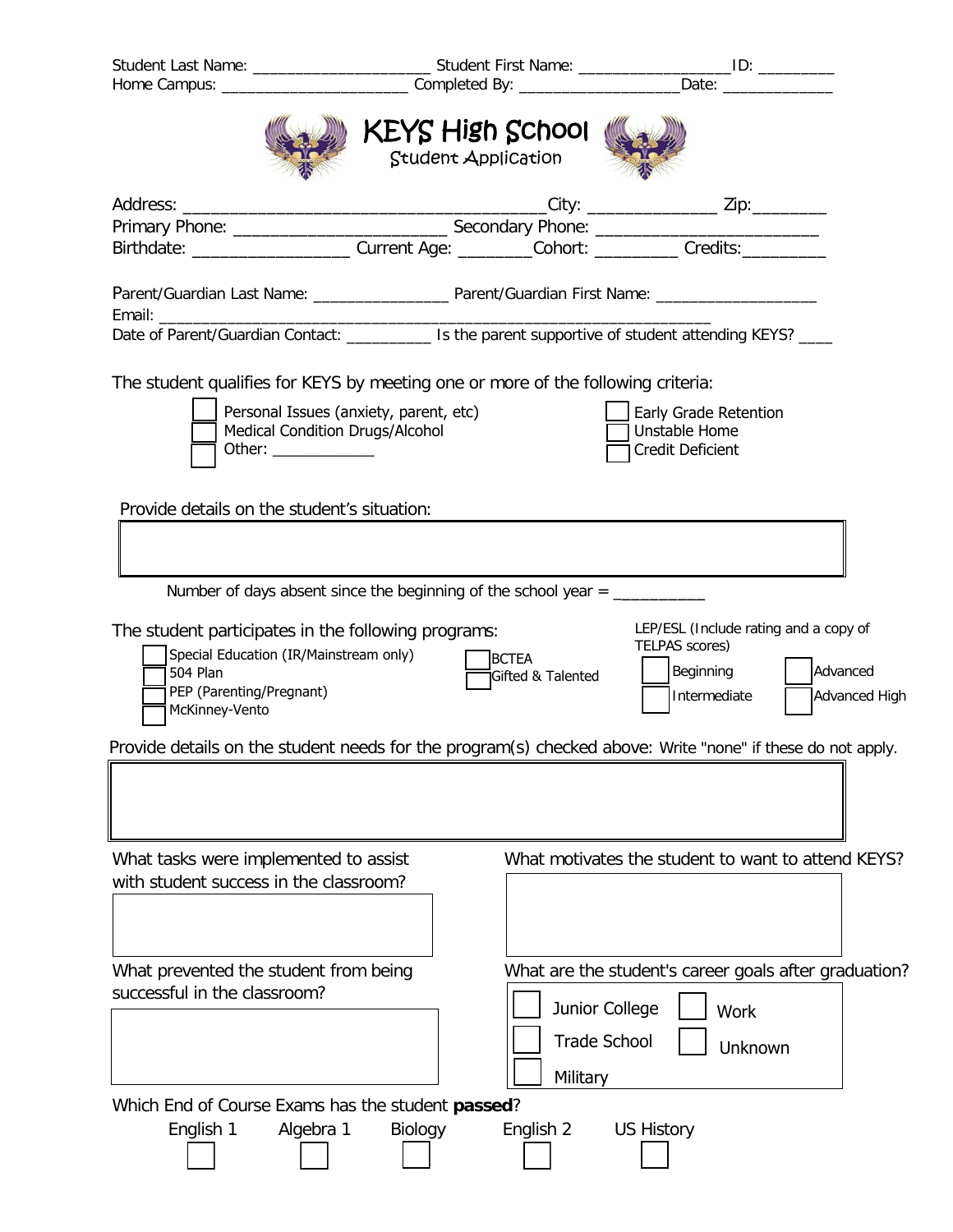| <b>Student Last Name:</b> | Student First Name |  |
|---------------------------|--------------------|--|
| Home Campus:              | 'omnleted          |  |

**Mission Statement:** The mission of KEYS High School is to provide students the opportunities for accelerated learning, problem solving skills, and strength of character as they achieve their high school diploma.

**Three A's:** KEYS High Schools students are successful by following the Three A's:

- o **Attendance:** Be here. Students with severe truancy will not be accepted to KEYS until a 6-12 week period is completed at their home campus.
- o **Attitude:** Be positive and follow the rules. Students with severe discipline incidents will be sent back to their home campus for 6-12 weeks. We do not have drama at KEYS or fights.
- o **Achievement:** Make consistent progress. If students do not progress, they will go back to their home campus or be put into our Acceleration Classroom (campus decision)

**What is KEYS?** KEYS is a high school within HEB ISD for students (grades 9-12 and age 16-19 years old) who have been identified as having significant academic concerns, personal

challenges, or financial needs. Our focus is on graduating juniors and seniors with their cohort.

**On occasion when we accept 9 th/10 th graders, "freshmores," who are behind in credits, the expectation is to get caught up in credits and return to their home high school.** This will be

accomplished with a strict schedule and timeline for completion. If they would like to return at a later date, they must reapply like a normal junior or senior. KEYS students will work at an ACCELERATED pace.

**Earn a High School Diploma.** All students that complete the 22 required credits will graduate from KEYS and earn the "Required" or "Foundations without Endorsements" High School Diploma. Students that graduate from KEYS can start at a junior college, trade school, or military before moving on to a four year university.

**KEYS Classrooms:** The classroom is a non-traditional setting meaning the teacher will not be leading the class by lecturing or going over notes. Students will work at an independent ACCELERATED pace, utilizing both paper and on-line platforms.

**Course Completions:** Students at KEYS should understand the following about the courses:

- Must complete each course within a maximum of 10 weeks from the course start date (credit recovery is 6 weeks.
- Students behind after 3-4 weeks will be sent to the Acceleration Classroom to get back on pace.
- If the course is not completed with the 10 weeks, then the student will lose the credit and must repeat the course.
- As soon as the course is completed, the counselor will update the student's schedule with the next required course.
- Students must be able to work independently and advocate for themselves by seeking assistance.
- All students will take the ASVAB test, no exceptions. We will guide students through Career Pathways using the ASVAB data.

**Special Programs:** KEYS does their best to accommodate the needs of students. Because of the campus size, KEYS has limited support for certain programs. The following programs are not available at KEYS: AP, GT, ESL (for Beginning and Intermediate), and self-contained in the Behavior Intervention program. In addition, a school nurse is only available part time. However, BCTEA classes are available as the student's schedule allows.

**Bus Transportation:** Bus service is available for any student who lives two or more miles from KEYS High School (1100 Raider Drive, Euless).